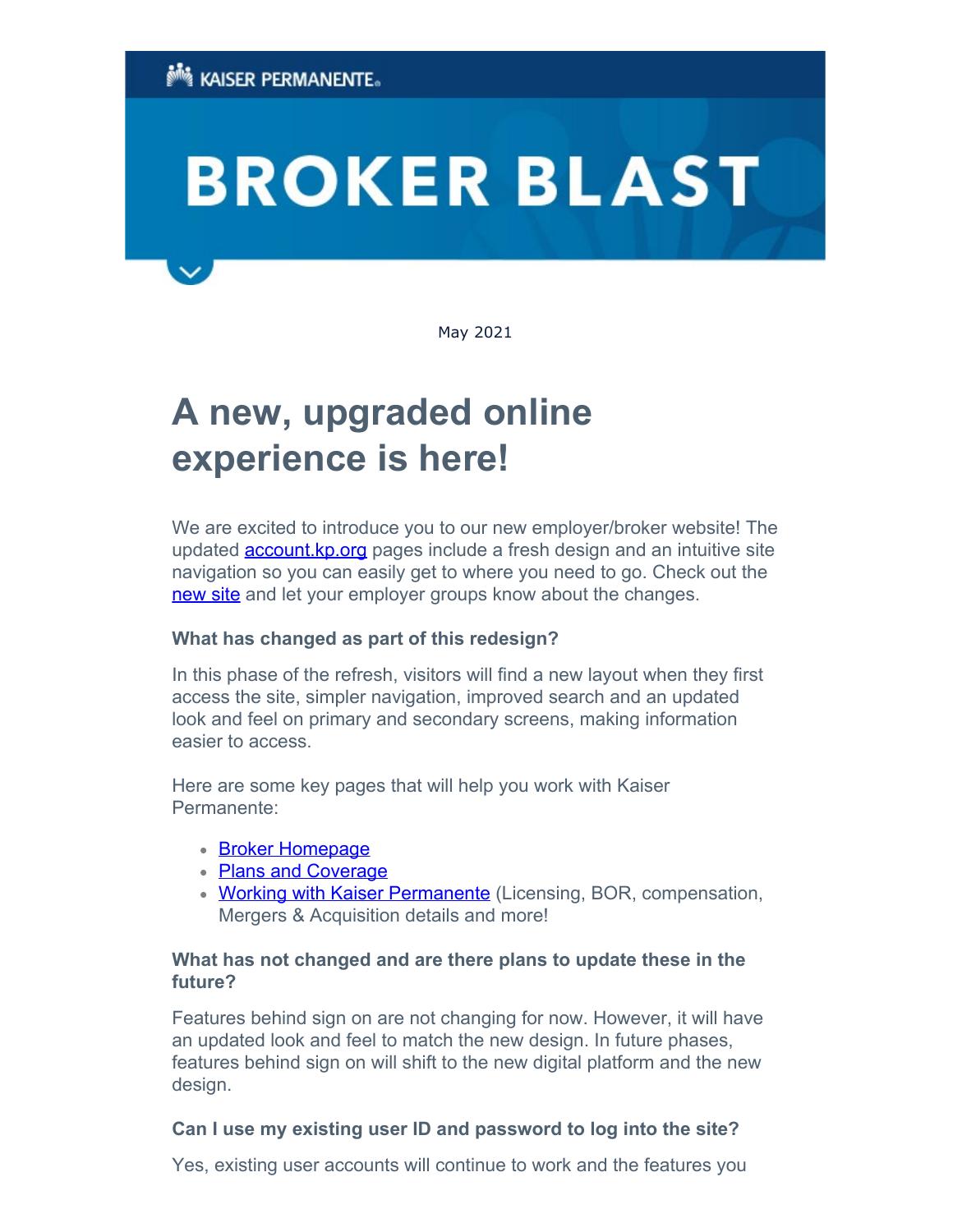have access to are not impacted.

For more information about this update, contact your sales representative or call 866-523-0924.